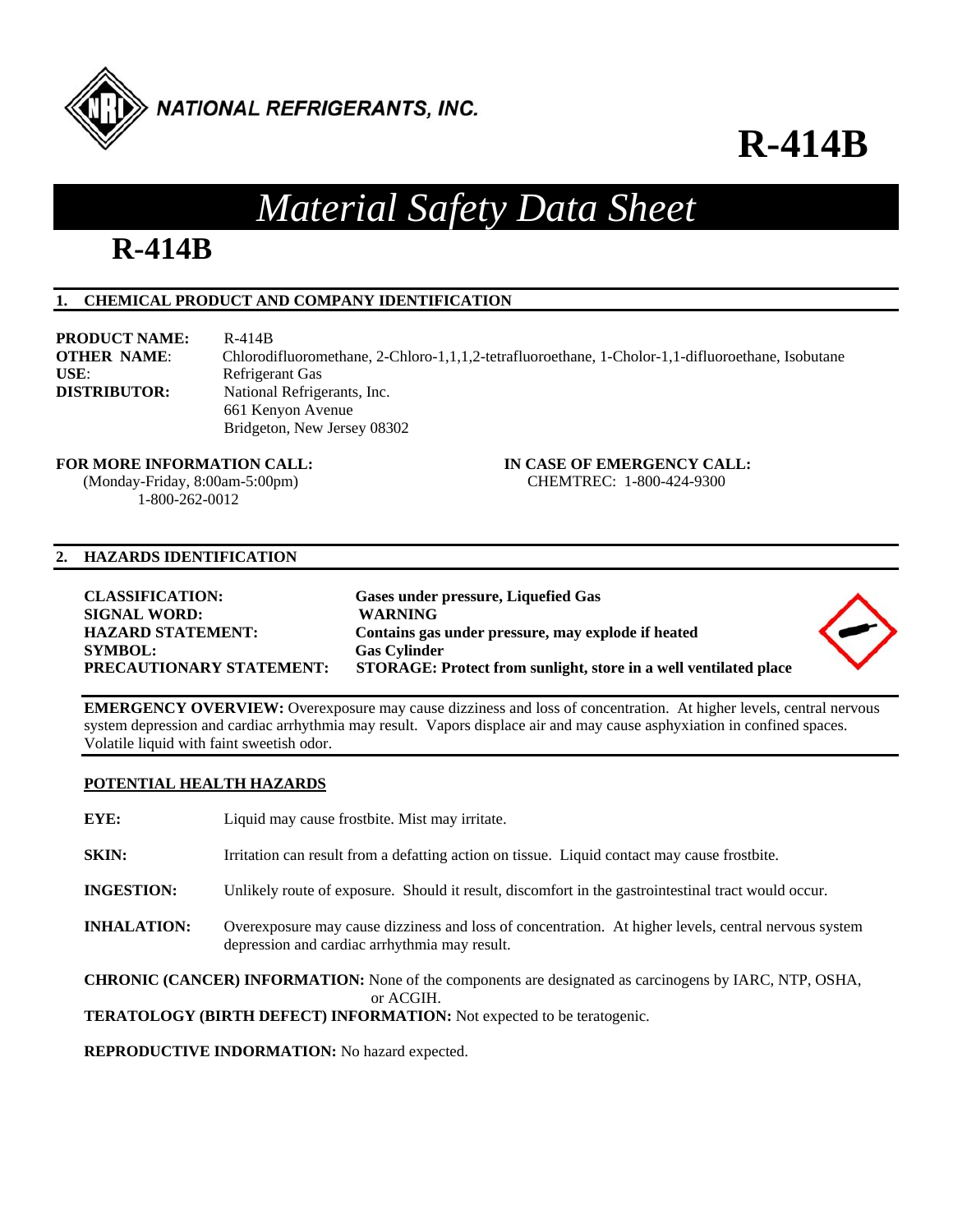

#### **3. COMPOSITION / INFORMATION ON INGREDIENTS**

| <b>INGREDIENT NAME</b>                 | <b>CAS NUMBER</b> | WEIGHT % |
|----------------------------------------|-------------------|----------|
| Chlorodifluoromethane                  | $75 - 45 - 6$     | 50       |
| 2-Chloro-1,1,1,2-tetrafluoroethane     | 2837-89-0         | 39       |
| 1-Chloro-1,1-difluoroethane, HCFC-142b | $75-68-3$         | 9.5      |
| Isobutane $(HC-600a)$                  | 75-28-5           | 1.5      |

\*Regulated as a Toxic Chemical under Section 313 of Title III of the Superfund Amendments and Reauthorization Act of 1986 and 40 CFR part 372.

#### **COMMON NAME and SYNONYMS**

R-414B; HCFC-414B

There are no impurities or stabilizers that contribute to the classification of the material identified in Section 2

| 4. FIRST AID MEASURES |                                                                                                                           |  |
|-----------------------|---------------------------------------------------------------------------------------------------------------------------|--|
| <b>SKIN CONTACT:</b>  | Warm the area gradually by flushing with plenty of water. Get medical attention if there is evidence of<br>tissue damage. |  |
| <b>EYE CONTACT:</b>   | Irrigate eyes with running water for at least15 minutes. Get medical attention.                                           |  |
| <b>INHALATION:</b>    | Remove to fresh air. If not breathing, give artificial respiration, administer oxygen and call a physician.               |  |
| <b>INGESTION:</b>     | Do not induce vomiting. Get medical attention.                                                                            |  |
|                       |                                                                                                                           |  |

#### **5. FIRE FIGHTING MEASURES**

#### **FLAMMABLE PROPERTIES**

**FLASH POINT:** No flash point **FLASH POINT METHOD:** Not applicable **AUTOIGNITION:** 635 deg. C (1175 F) **UPPER FLAME LIMIT (volume % in air):** None **LOWER FLAME LIMIT (volume % in air):** None

#### **EXTINGUISHING MEDIA:**

The choice of media depends on surrounding materials.

#### **FIRE AND EXPLOSION HAZARDS:**

Cylinders may rupture under elevated temperatures and/or fire conditions. In concentrations above the recommended exposure limit, open flame will vary in size and color. Eliminate the flame or ignition source and ventilate to disperse the refrigerant vapors. R-414B is not flammable at atmospheric pressure and temperatures below 100 deg. C (212 F). R-414B should not exist with air/excess oxygen at elevated pressures and high temperatures. R-414B can become combustible with combinations of elevated temperatures, pressures, and oxygen, and an ignition source.

**\_\_\_\_\_\_\_\_\_\_\_\_\_\_\_\_\_\_\_\_\_\_\_\_\_\_\_\_\_\_\_\_\_\_\_\_\_\_\_\_\_\_\_\_\_\_\_\_\_\_\_\_\_\_\_\_\_\_\_\_\_\_\_\_\_\_\_\_\_\_\_\_\_\_\_\_\_\_\_\_\_\_\_\_\_\_\_\_\_\_\_\_\_\_\_\_\_\_\_\_\_\_\_\_\_\_\_\_**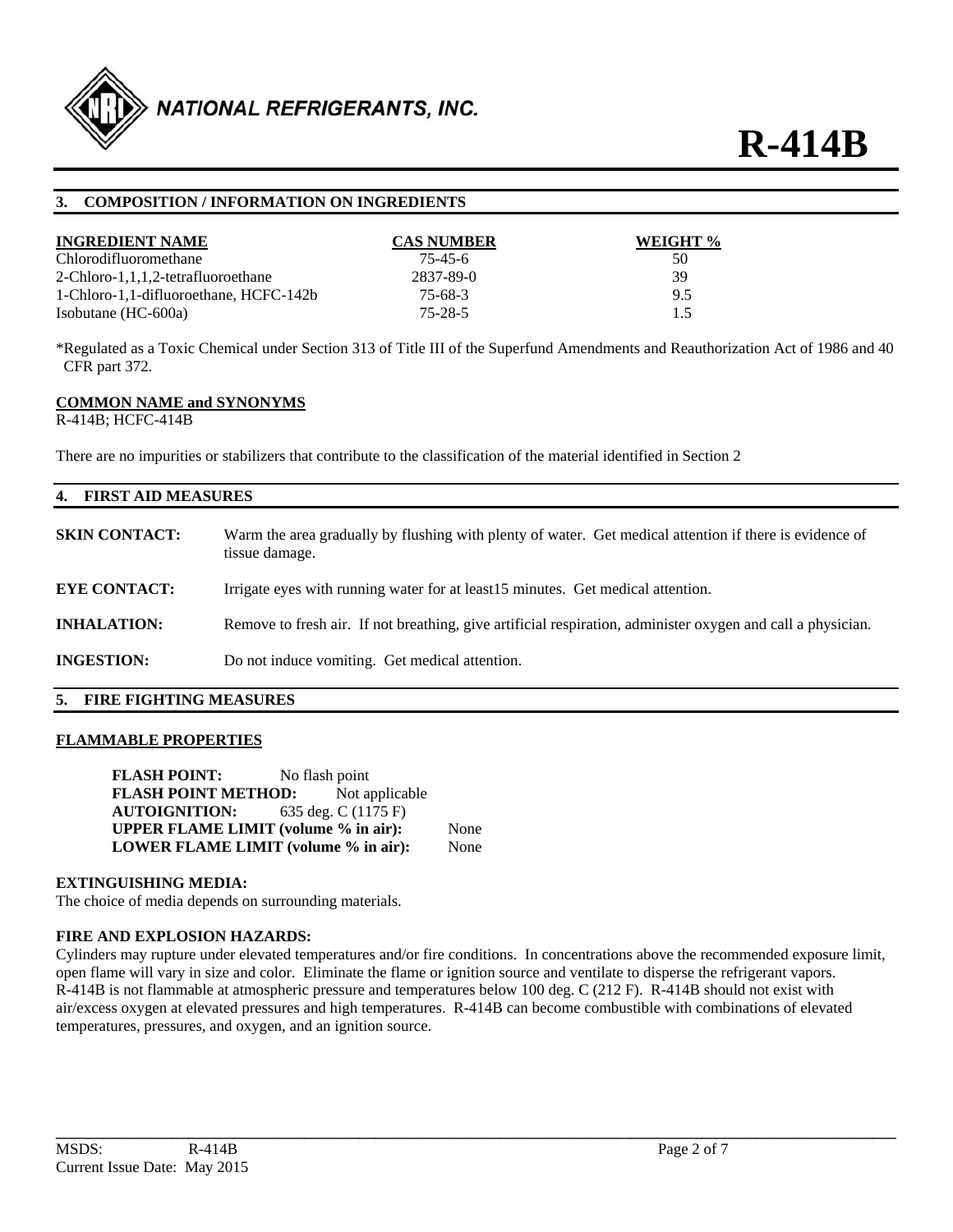

#### **FIRE FIGHTING INSTRUCTIONS**:

Keep personnel removed and upwind of fire. Wear self-contained breathing apparatus. Wear full protective equipment. Cool tank/container with water spray. Heat may rupture containers. Fight fire from distance. Contain and neutralize runoff prior to disposal.

#### **6. ACCIDENTAL RELEASE MEASURES**

#### **SAFEGUARDS (PERSONNEL):**

NOTE: Review FIRE FIGHTING MEASURES and HANDLING sections before proceeding with clean up. Use appropriate PERSONAL PROTECTIVE EQUIPMENT during clean up.

#### **ACCIDENTAL RELEASE MEASURES:**

Remove or extinguish combustion sources. Evacuate enclosed spaces until gas is dispersed. Stop the release if possible. Ventilate area including low or enclosed spaces. Exhaust outdoors. Contain spill and collect remainder using absorbent material and place in drum approved for waste disposal or recovery.

#### **7. HANDLING AND STORAGE**

#### **HANDLING (Personnel):** (Always wear recommended personal protective equipment.)

Avoid breathing vapors. Avoid contact with eyes or skin. Use insulated or lined butyl gloves, face shield or goggles, and impervious clothing. Do not smoke.

#### **HANDLING (Physical Aspects):**

Insure adequate ventilation to keep exposure below recommended limits. Avoid contact with chlorine or other oxidizing agent.

#### See Fire and Explosion Data Section

R-414B should not be mixed with air above atmospheric pressure for leak testing or any other purpose.

#### **STORAGE RECOMMENDATIONS:**

Do not store cylinders in direct sun or expose to heat above 120 deg. F (52 C).

#### **INCOMPATIBILITIES:**

Freshly abraded aluminum surfaces at specific temperatures and pressures may cause a strong exothermic reaction. Chemically reactive metals: potassium, calcium, powdered aluminum, magnesium, and zinc.

#### **8. EXPOSURE CONTROLS / PERSONAL PROTECTION**

#### **ENGINEERING CONTROLS:**

Avoid contact with skin or eyes. Avoid breathing vapors. Use with sufficient ventilation to keep exposure below recommended exposure limit. Utilize mechanical ventilation in case of low or enclosed spaces, or release of large quantity.

**\_\_\_\_\_\_\_\_\_\_\_\_\_\_\_\_\_\_\_\_\_\_\_\_\_\_\_\_\_\_\_\_\_\_\_\_\_\_\_\_\_\_\_\_\_\_\_\_\_\_\_\_\_\_\_\_\_\_\_\_\_\_\_\_\_\_\_\_\_\_\_\_\_\_\_\_\_\_\_\_\_\_\_\_\_\_\_\_\_\_\_\_\_\_\_\_\_\_\_\_\_\_\_\_\_\_\_\_** 

#### **PERSONAL PROTECTIVE EQUIPMENT**

#### **EYE/FACE PROTECTION:**

Goggles or face shield.

#### **RESPIRATORY PROTECTION:**

Use if exposure level is above the PEL.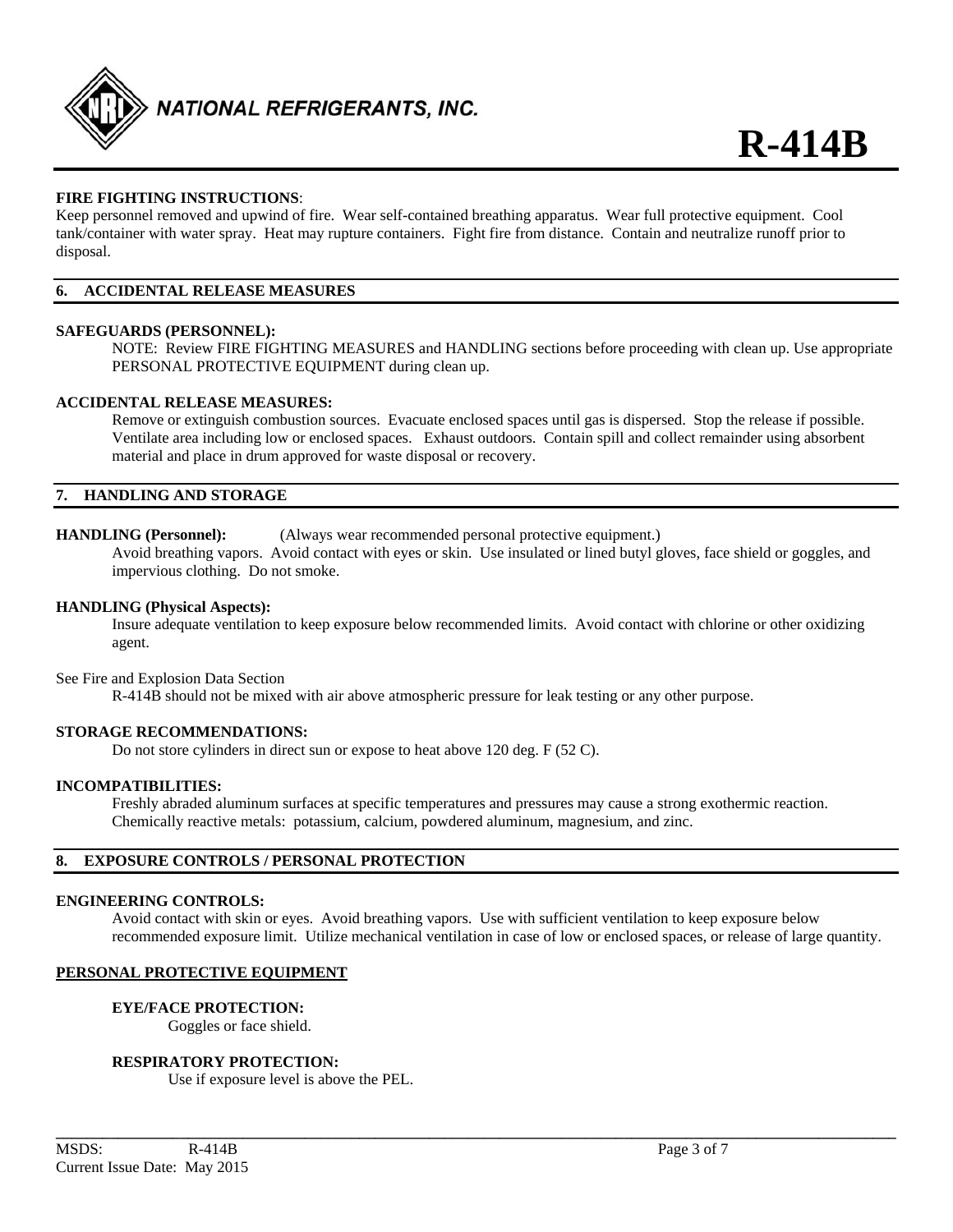

### **PROTECTIVE CLOTHING:**

Impervious.

#### **HYGIENE MEASURES:**

Do not drink, eat, or smoke in workplace.

#### **EXPOSURE GUIDELINES:**

Long Term Exposure Limit \*\*: 1000 ppm (8 hr. TWA reference period)

#### **INDIVIDUAL COMPONENT APPLICABLE EXPOSURE LIMITS:**

| 2-Chloro-1,1,1,2-tetrafluoroethane (HCFC-124) | WEEL (AIHA)               | $1000$ ppm-8 hr. TWA                                                 |
|-----------------------------------------------|---------------------------|----------------------------------------------------------------------|
| Chlorodifluoroethane (HCFC-22)                | PEL (OSHA)<br>TLV (ACGIH) | 1000 ppm-8 hr. TWA<br>1000 ppm-8 hr. TWA                             |
| 1-Chloro-1,1-difluoroethane, (HCFC 142b)      | WEEL (AIHA)               | 1000 ppm-8hr. TWA                                                    |
| Isobutane (HC-600a)                           | TLV (ACGIH)<br>DFG MAK:   | 1000 ppm-8hr. TWA<br>1000 ppm-2350 mg/m3<br>Peak limitation category |
|                                               | TWA (NIOSH):              | 800 ppm: 1900 mg/m3<br>Recommended TWA 10 hrs.                       |

#### **9. PHYSICAL AND CHEMICAL PROPERTIES**

| <b>COLOR:</b><br><b>PHYSICAL STATE:</b><br><b>MOLECULAR WEIGHT:</b><br><b>ODOR:</b> | Colorless<br>Gas at ambient temperatures<br>$101.59$ g/mol<br>Slight ethereal |                 |                                 |
|-------------------------------------------------------------------------------------|-------------------------------------------------------------------------------|-----------------|---------------------------------|
| <b>SOLUBILITY IN WATER (weight %):</b>                                              | Not Determined                                                                |                 |                                 |
| $pH$ :                                                                              | Neutral                                                                       |                 |                                 |
| <b>BOILING POINT:</b>                                                               | Dew $@1$ atm. $-11.8$ deg. F                                                  |                 | Bubble $@1$ atm. $-27.1$ deg. F |
| <b>FREEZING POINT:</b>                                                              | Not determined                                                                |                 |                                 |
| <b>VAPOR PRESSURE:</b>                                                              | 78.9 psia @ 70 deg. F                                                         |                 | 195.4 psia @ 130 deg. F         |
| <b>VAPOR DENSITY:</b>                                                               | Liquid @ 1 atm. 86.95 lb/ft3                                                  |                 | Vapor @ 1 atm. .32255 lb/ft3    |
| % VOLATILES:                                                                        | 100                                                                           |                 |                                 |
| <b>ODOR THRESHHOLD:</b>                                                             | Not established                                                               |                 |                                 |
| <b>FLAMMABILITY:</b>                                                                | Not applicable                                                                |                 |                                 |
| <b>LEL/UEL:</b>                                                                     | None/None                                                                     |                 |                                 |
| <b>RELATIVE DENSITY:</b>                                                            | 1.23 g/cm <sup>3</sup> at $21.1^{\circ}$ C                                    |                 |                                 |
| <b>PARTITION COEFF (n-octanol/water)</b>                                            | Not applicable                                                                |                 |                                 |
| <b>AUTO IGNITION TEMP:</b>                                                          | $635^{\circ}$ C                                                               |                 |                                 |
| <b>DECOMPOSITION TEMPERATURE:</b>                                                   | $>250^{\circ}$ C                                                              |                 |                                 |
| <b>VISCOSITY:</b>                                                                   | Not applicable                                                                |                 |                                 |
| <b>FLASH POINT:</b>                                                                 |                                                                               | Not Applicable  |                                 |
| <b>EVAPORATION RATE:</b>                                                            |                                                                               | None Determined |                                 |

**\_\_\_\_\_\_\_\_\_\_\_\_\_\_\_\_\_\_\_\_\_\_\_\_\_\_\_\_\_\_\_\_\_\_\_\_\_\_\_\_\_\_\_\_\_\_\_\_\_\_\_\_\_\_\_\_\_\_\_\_\_\_\_\_\_\_\_\_\_\_\_\_\_\_\_\_\_\_\_\_\_\_\_\_\_\_\_\_\_\_\_\_\_\_\_\_\_\_\_\_\_\_\_\_\_\_\_\_**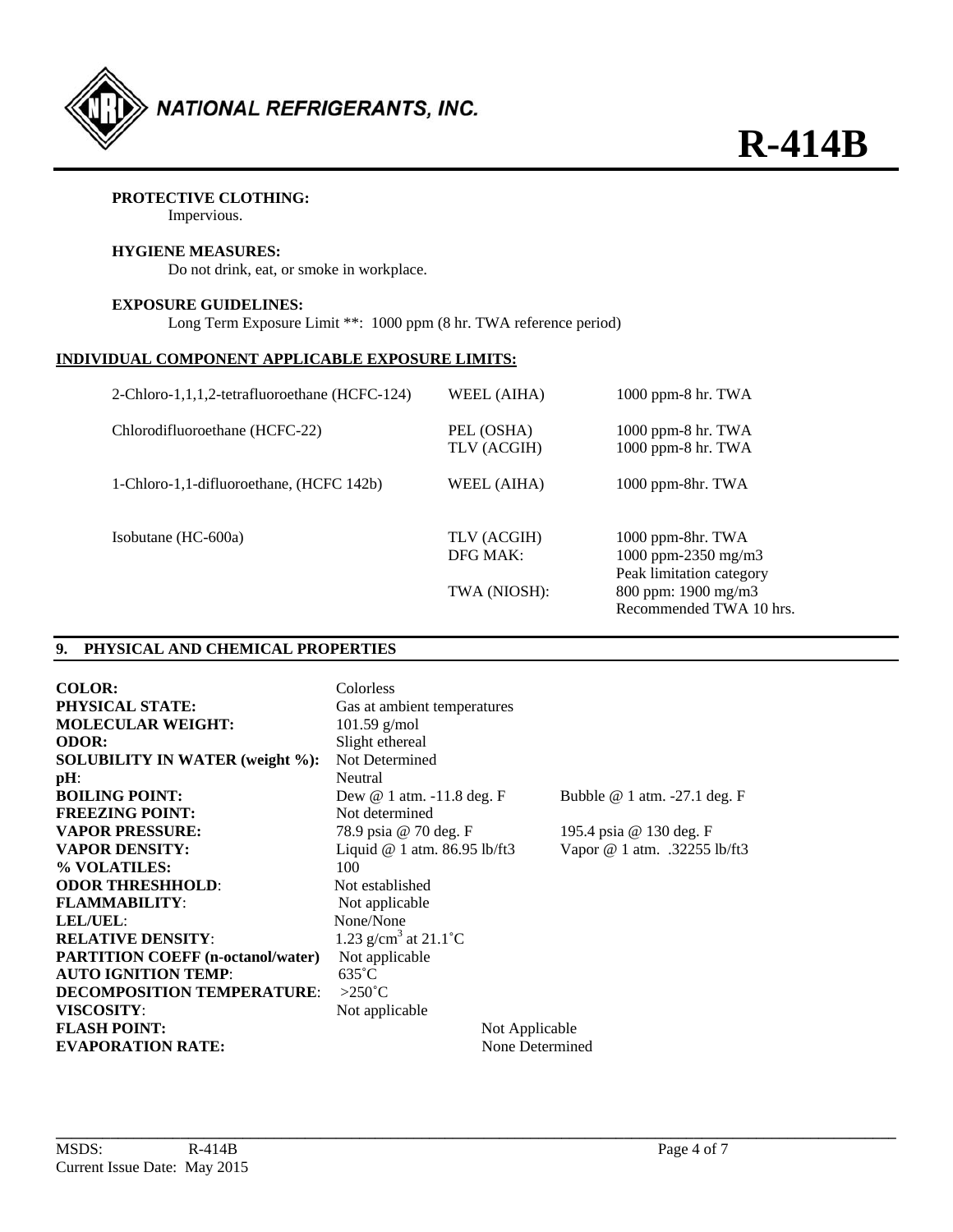

#### **10. STABILITY AND REACTIVITY**

#### **CHEMICAL STABILITY:**

Material is stable. However, avoid high temperatures and open flames.

#### **POLYMERIZATION:**

Will not occur.

#### **DECOMPOSITION:**

Decompositions are hazardous. High temperatures or flames will cause decomposition by products forming halogens, halogen acids and possible carbonyl halides.

#### **OTHER HAZARDS:**

Cylinders of used product may contain oil as well as refrigerant. A leak or venting during a fire will produce a cloud of oil mist that is flammable.

#### **11. TOXICOLOGICAL INFORMATION**

#### **IMMEDIATE (ACUTE) EFFECTS:** Components **AS BLENDED:** Untested

HCFC-22: Inhalation 4 hr. LC50 (rat) >250,000 ppm HCFC-142b: 4 hr. LC50 (rat) >800,000 ppm

HCFC-142b: Inhalation 4 hr. LC50 (rat) >128,000 ppm Cardiac Sensitivity Threshold NOEL >50,000 ppm HC-600a: 2 hr. LC50 (mouse) 520,000 ppm

Cardiac Sensitivity Threshold (dog) >50,000 ppm Cardiac Sensitivity Threshold (dog) >75,000 ppm

#### **REPEATED DOSE TOXICITY:**

Lifetime inhalation exposure of male rats was associated with a small increase in salivary gland fibrosarcomas.

#### **FURTHER INFORMATION**:

Acute effects of rapid evaporation of the liquid may cause frostbite. Vapors are heavier than air and can displace oxygen causing difficulty breathing or suffocation. May cause cardiac arrhythmia.

#### **POTENTIAL HEALTH HAZARDS**

**EYE:** Liquid may cause frostbite. Mist may irritate.

- **SKIN:** Irritation can result from a defatting action on tissue. Liquid contact may cause frostbite.
- **INGESTION:** Unlikely route of exposure. Should it result, discomfort in the gastrointestinal tract would occur.
- **INHALATION:** Overexposure may cause dizziness and loss of concentration. At higher levels, central nervous system depression and cardiac arrhythmia may result.

**CHRONIC (CANCER) INFORMATION:** None of the components are designated as carcinogens by IARC, NTP, OSHA, or ACGIH.

#### **TERATOLOGY (BIRTH DEFECT) INFORMATION:** Not expected to be teratogenic.

### **REPRODUCTIVE INDORMATION:** No hazard expected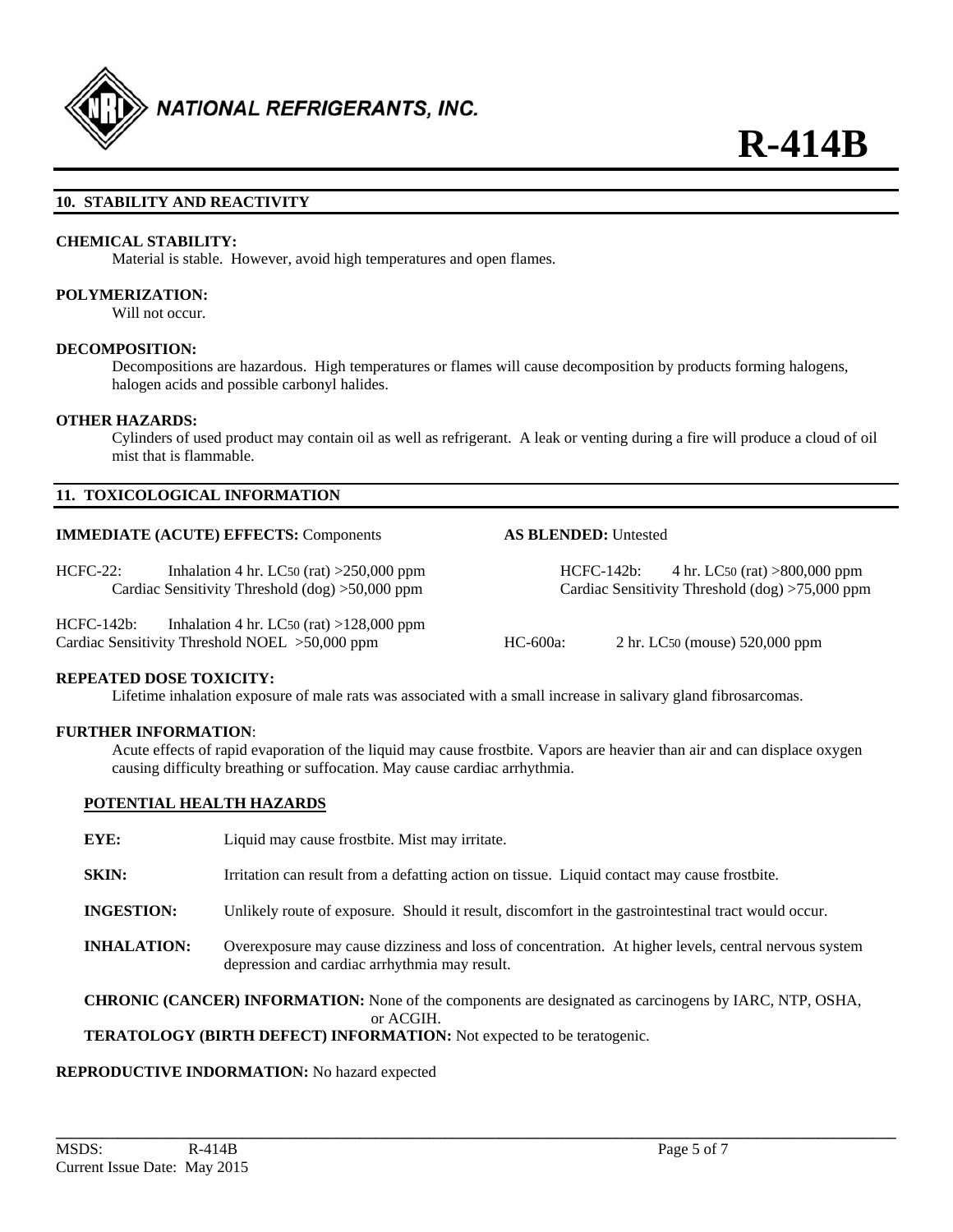

#### **12. ECOLOGICAL INFORMATION**

**DEGRADABILITY (BOD):** R-414B is a gas at room temperature. It is unlikely to remain in water.

Octanol Water Partition Coefficient: See section 9

| Components: | $R-22$ – unknown   | $R-124 - Log Pow = 1.94$   |
|-------------|--------------------|----------------------------|
|             | $R-142b$ – unknown | $R - 600a - Log Pow = 2.8$ |

#### **13. DISPOSAL CONSIDERATIONS**

Disposal must comply with federal, state, and local regulations. R-141B is subject to Clean Air Act Regulations Section 608 in 40 CFR Part 82 concerning refrigerant recycling.

#### **RCRA:** Not a hazardous waste

Alteration to the product such as mixing with other material may change the characteristics of the material and alter the RCRA classification and the proper disposal method.

### **14. TRANSPORT INFORMATION**

| US DOT ID NUMBER:            | UN3163                                                               |
|------------------------------|----------------------------------------------------------------------|
| US DOT PROPER SHIPPING NAME: | Liquefied gas, n.o.s., (Chlorodifluoromethane, Chlorodifluoroethane, |
|                              | Chlorotetrafluoroethane)                                             |
| US DOT HAZARD CLASS:         | 2.2                                                                  |
| US DOT PACKING GROUP:        | Not applicable                                                       |

#### **15. REGULATORY INFORMATION**

#### **TOXIC SUBSTANCES CONTROL ACT (TSCA)**

**TSCA INVENTORY STATUS:** Components listed on the TSCA inventory

**SARA TITLE III/CERCLA:** Components: Section 311 Hazard Class: IMMEDIATE PRESSURE Reportable Quantities (RQs) No components listed Section 313 Toxic Chemicals: No components listed Threshold Planning Quantities (TPQs) No components listed

**Foreign Inventory Status:** Components:

**Additional Regulatory Information: WHMIS Classification (Canada):** This product has U.S. Clean Air Act – 40 CFR Part 82 been evaluated with the hazard criteria of the CPR, and the MSDS contains all the information required by the CPR.

> EU-EINECS #2008719 – HCFC – 22 #2008918 – HCFC – 142b #2206296 – HCFC – 124 #2008572 – HF – 600A

**\_\_\_\_\_\_\_\_\_\_\_\_\_\_\_\_\_\_\_\_\_\_\_\_\_\_\_\_\_\_\_\_\_\_\_\_\_\_\_\_\_\_\_\_\_\_\_\_\_\_\_\_\_\_\_\_\_\_\_\_\_\_\_\_\_\_\_\_\_\_\_\_\_\_\_\_\_\_\_\_\_\_\_\_\_\_\_\_\_\_\_\_\_\_\_\_\_\_\_\_\_\_\_\_\_\_\_\_** 

#### **16. OTHER INFORMATION**

#### **CURRENT ISSUE DATE:** May, 2015 **PREVIOUS ISSUE DATE:** November, 2012